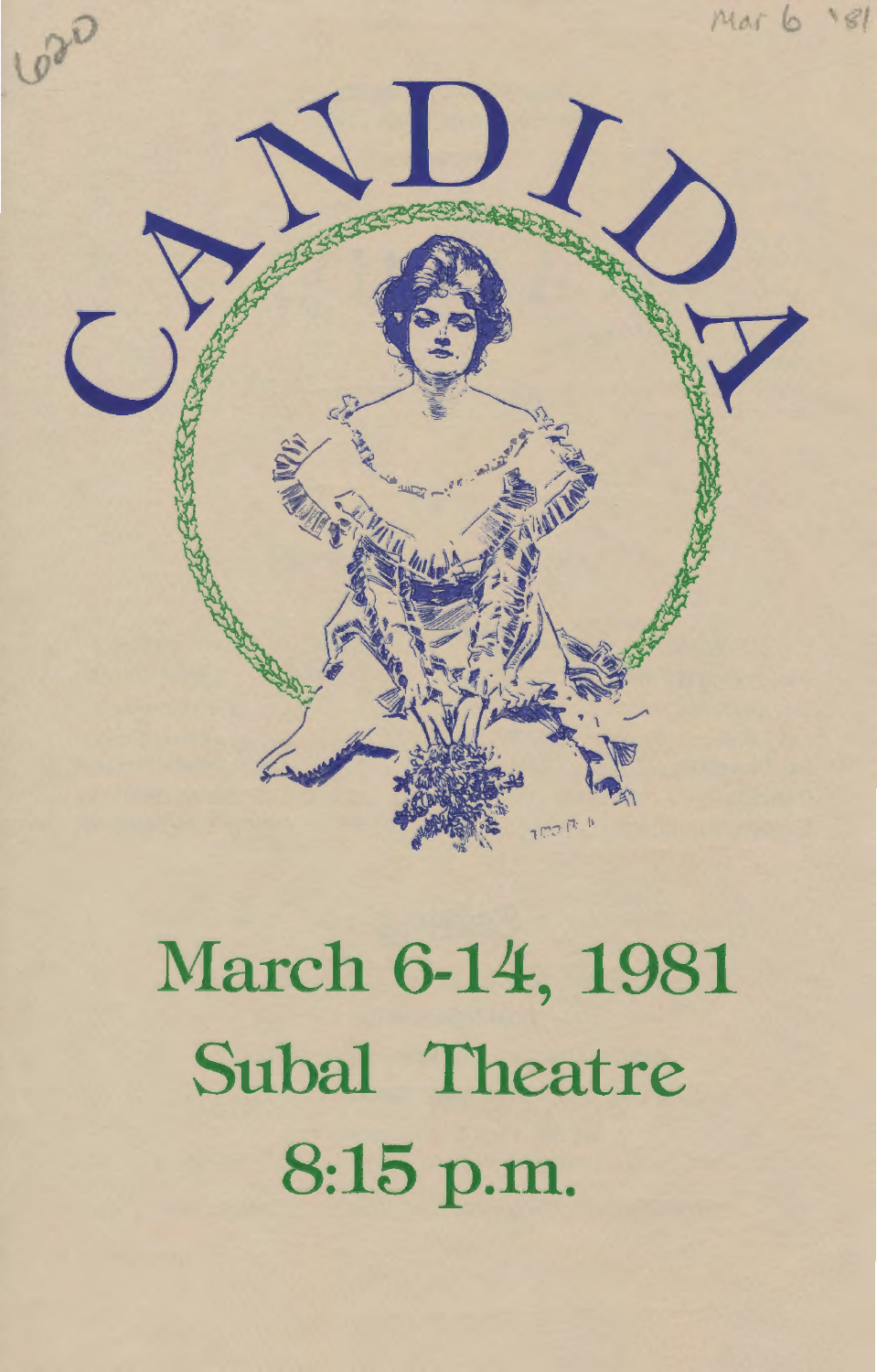**Boise State University Department of Theatre Arts** 

**Presents** 



by George Bernard Shaw

#### **Cast**

# **Setting**

**Act 1:** A morning in October, 1884 Brief Intermission **Act** II: The same day later in the afternoon Brief Intermission **Act** Ill: Past ten in the evening

\*Produced with the permission of Samuel French, Inc.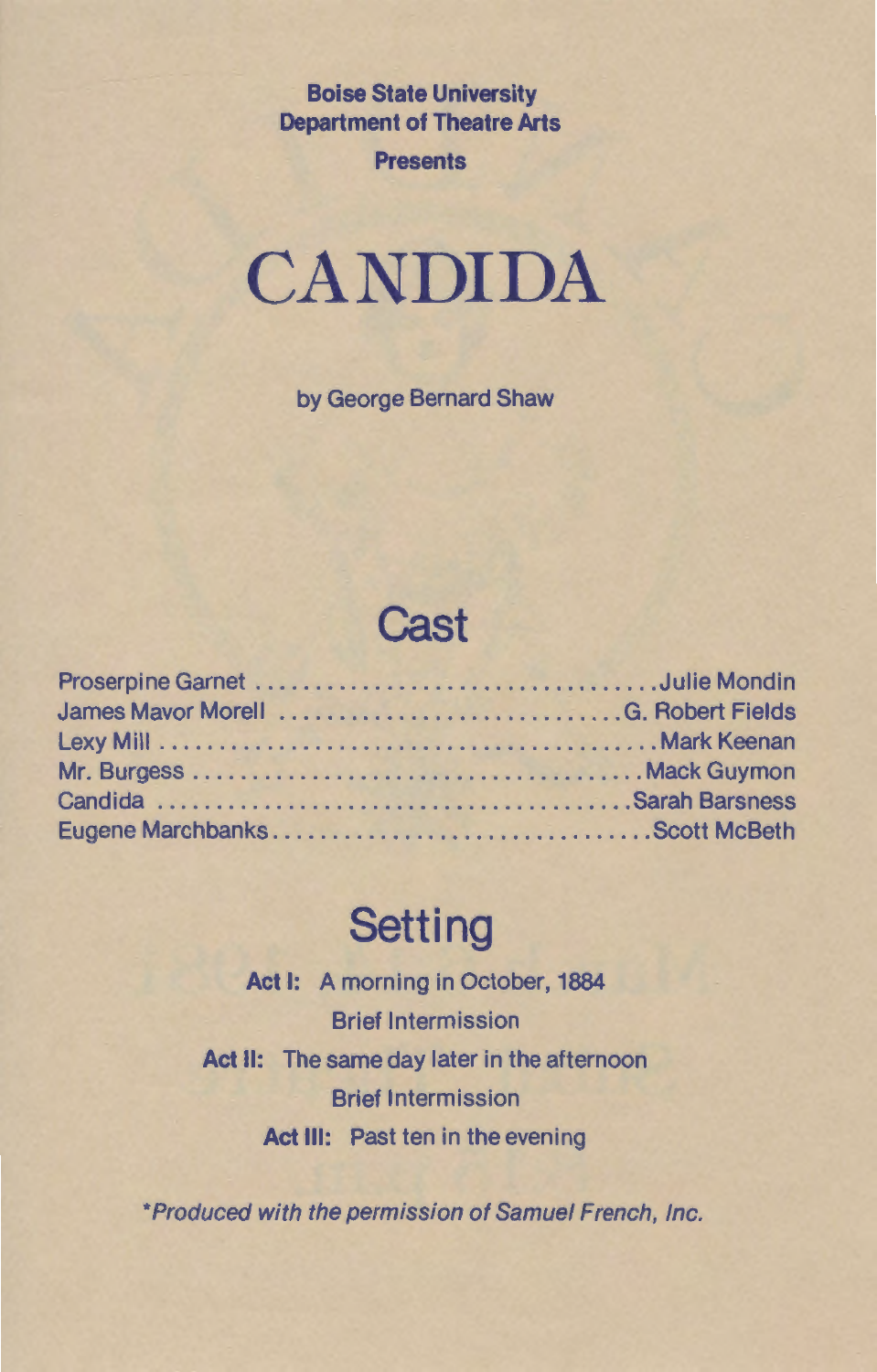### **Production Staff**

| Costume Designer Gueneth Omeron                    |                     |
|----------------------------------------------------|---------------------|
|                                                    |                     |
| Costume Supervisor Stephen R. Buss                 |                     |
| Publicity Director and Assistant C. E. Lauterbach  |                     |
| <b>CONTRACTOR</b>                                  | and P. Kathy Robran |
|                                                    |                     |
| Assistant Director and Stage ManagerTeresa Cassell |                     |
|                                                    |                     |
|                                                    |                     |

## **Production Crew**

**Setting**  Judy Pittman, Tom Hanigan, Louard Crumbaugh Ill, and TA 118

**Costume**  Gueneth Omeron (head), G. Robert Fields, Sarah Barsness, Kathy Rundquist, and Rochelle Hazelworth

**Properties**  Yuki Hashimoto (head), and Richard Shields

**Lighting P.** Kathy Robran and Jeff Warren

**Sound**  Steve Billings and Chris Owens

**Publicity P.** Kathy Robran and Julie Mondin

## **Special Acknowledgements**

Nifty 90's, Bench Commission, Deseret Industries, Sue Normandin, Boise Little Theater, Bitsy Bidwell, and all Boise merchants who displayed production posters.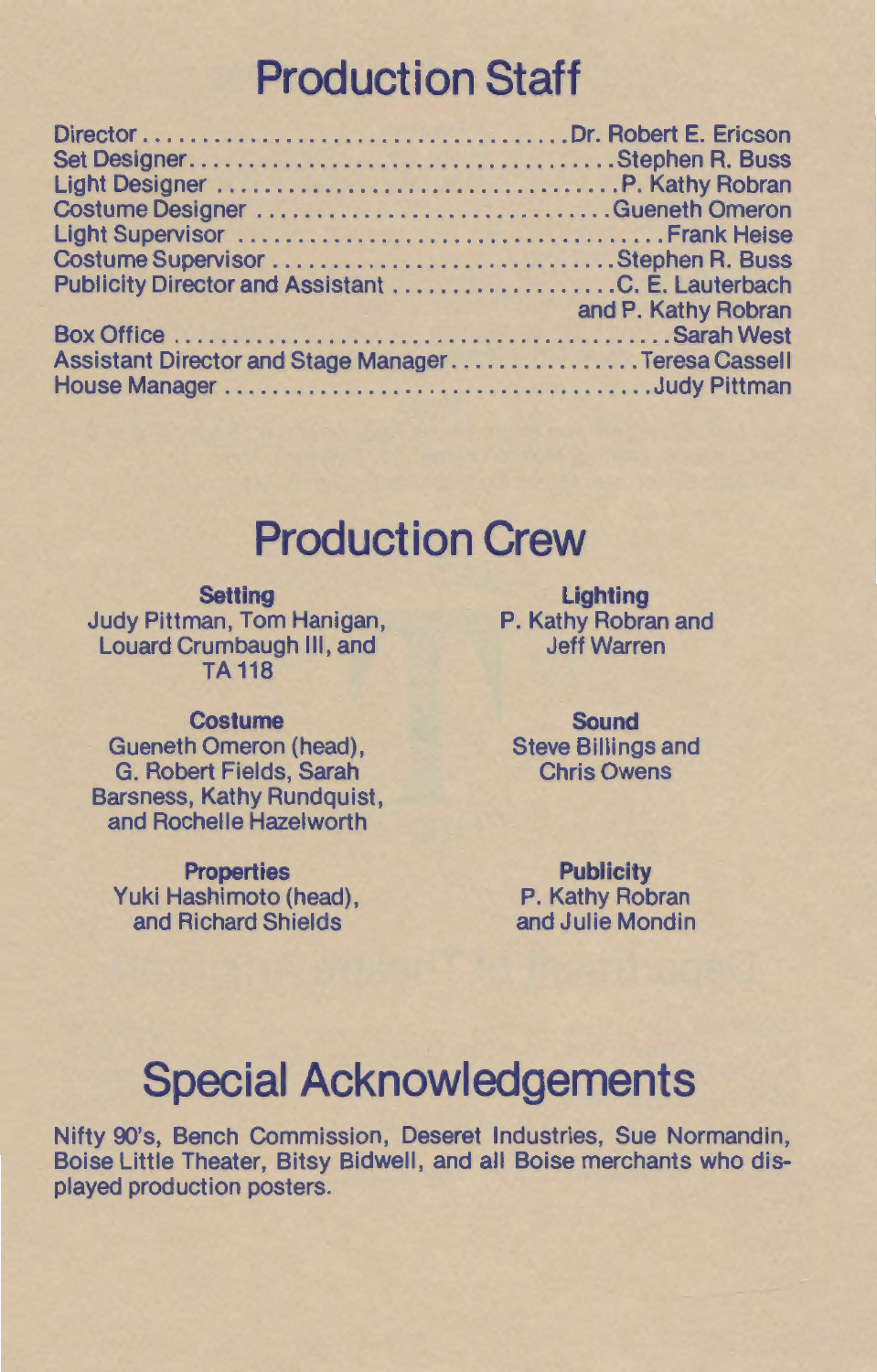#### **Performance Calendar**

#### **Theatre**

"The Philadelphia Story" by Philip Barry. Directed by Fred Norman. April 24-May 2. Subal Theatre. BSU campus. 8:15 p.m.

"Reynard the Fox" by Arthur Fauquez, a children's theatre production. Directed by Jon Irwin. On tour to local elementary schools between April 7 and May 7.

"California Suite" by Neil Simon. Directed by J. Richard Garland. April 3-11. Boise Little Theater. 8:15 p.m.

"The Time of Your Life" by William Saroyan. Directed by John Elliott. May 15-23. Boise Little Theater, 8:15 p.m.

#### **Music**

BSU Meistersingers and Band. Music Auditorium, 8:15 p.m. March 8. Aileen Kawai, pianist. Music/Drama 111.7:00 p.m. March 12 BSU Jazz Ensemble. Music Auditorium. 8:15 p.m. March 14



### **Department of Theatre Arts Staff**

| Robert E. Ericson, B.S., M.A., Ph.D. Director          |  |
|--------------------------------------------------------|--|
|                                                        |  |
|                                                        |  |
| Charles E. Lauterbach, B.A., M.A., Ph.D. Director      |  |
| Fred J. Norman, B.A., M.A. Director and Chairman       |  |
| William E. Shankweiler, B.F.A., M.F.A., Ph.D. Director |  |
|                                                        |  |